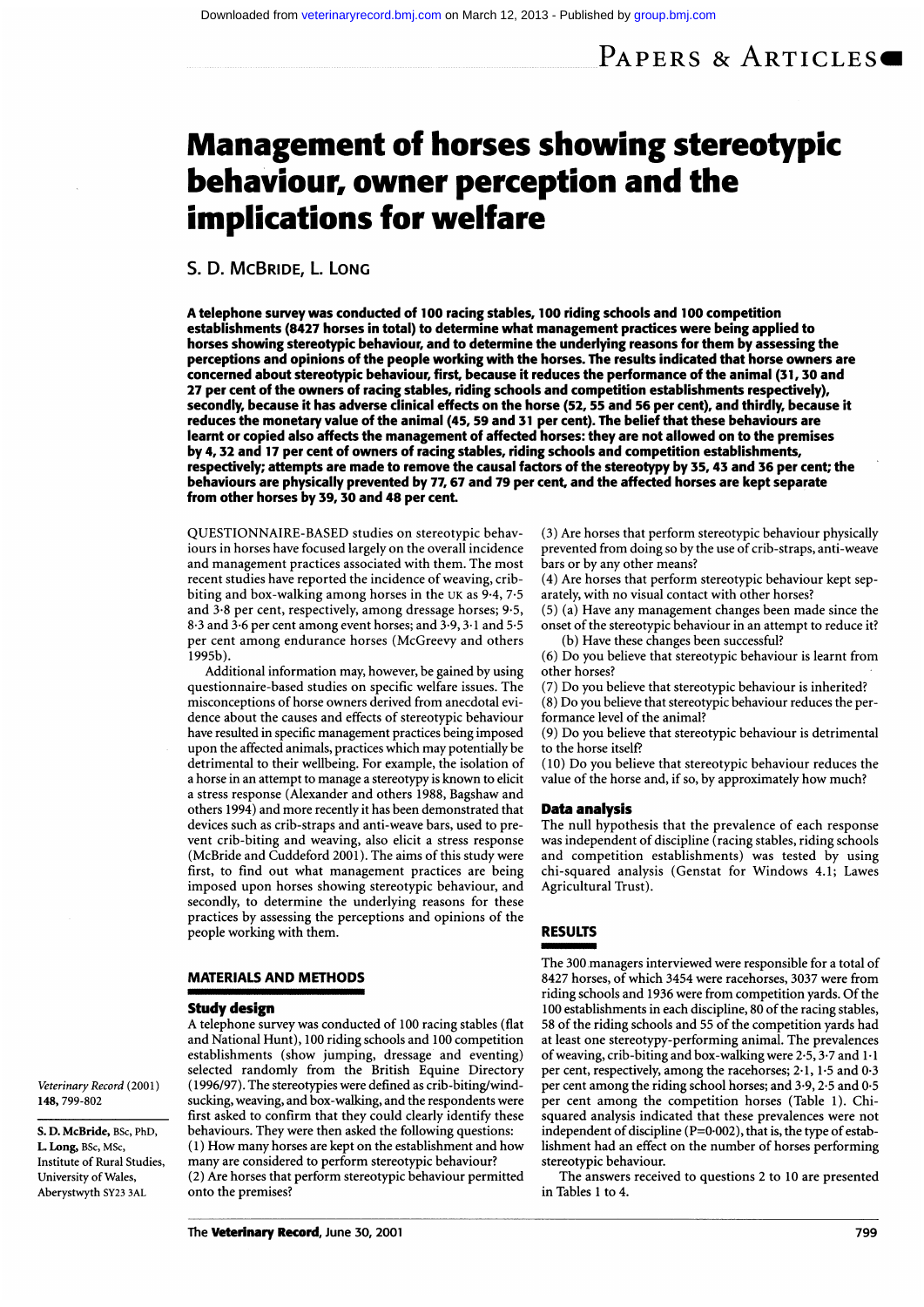PAPERS & ARTICLES

#### ABLE 1: Answers given by respondents from 100 racing stables, 100 riding schools and 100 competition establishments to estions 2, 3 and

|                                                                                                                                                                                                                                                                                                                   |      | Racing stable |      | <b>Riding school</b> | Competition |     |
|-------------------------------------------------------------------------------------------------------------------------------------------------------------------------------------------------------------------------------------------------------------------------------------------------------------------|------|---------------|------|----------------------|-------------|-----|
| Question                                                                                                                                                                                                                                                                                                          | Yes  | No            | Yes  | No.                  | Yes         | No. |
| (2) Are horses that perform stereotypic behaviour permitted onto the premises?                                                                                                                                                                                                                                    | 96   | 4.            | 68   | 32<br>P<0-001        | 83          | 17  |
| (3) Are horses that perform stereotypic behaviour physically prevented from doing<br>so with the use of crib-straps, anti-weave bars or by any other means? (percentage<br>of establishments keeping stereotypic animals)<br>Means of prevention (percentage of establishments restricting stereotypic behaviour) | 77   | 23            | 67   | 33<br>$P = 0.12$     | 79          | 21  |
| Crib-strap                                                                                                                                                                                                                                                                                                        | 63.5 |               | 56-5 |                      | 54.9        |     |
| Anti-weave bar                                                                                                                                                                                                                                                                                                    |      |               | 71 7 |                      | 74 6        |     |
| Hanging a brick/bottle in the doorway (weaving)                                                                                                                                                                                                                                                                   | 2.7  |               | 4-3  |                      | $2-8$       |     |
| Tie up box-walkers                                                                                                                                                                                                                                                                                                | 1-4  |               | 0    |                      | $1-4$       |     |
| Place bales in stables to prevent box-walking                                                                                                                                                                                                                                                                     | 0    |               | 0    |                      | 1.4         |     |
| Remove crib-biting surfaces or paint surfaces with distasteful substance                                                                                                                                                                                                                                          | 12-2 |               | 2.2  |                      | 1.4         |     |
| Use electric wire in stable to prevent crib-biting                                                                                                                                                                                                                                                                |      |               | ٥    |                      | 0           |     |
| (4) Are horses that perform stereotypic behaviour kept separately from other horses?<br>(percentage of establishments keeping stereotypic animals)                                                                                                                                                                |      | 61            | 30   | 70<br>P=0-03         | 48          | 52  |

## **DISCUSSION**

The recalculated prevalence values (taking into account premises that refused horses showing stereotypic behaviour) for weaving, crib-biting and box-walking were 2-6,3-8 and 1.2 per cent, respectively, among the racehorses; 3-2, 2-1 and 0-4 per cent among the riding school horses; and 4-7, 3-0 and 0-6 per cent among the competition horses. The values for the competition establishments were lower than those previously reported for the UK, which for weaving, crib-biting and boxwalking were 9-5, 8-3 and 3-6 per cent, respectively (eventing), and 9-4, 7-5 and 3-8 per cent (dressage) (McGreevy and others 1995b) but comparable with the values previously recorded for racehorses: 2-8, 4-2 and 1-1 per cent in 1033 horses (Prince 1987); 4.0, 4.0 and 1.7 per cent in 2946 horses (McGreevy and others 1995a); and  $5-0$ ,  $2-8$  and  $1-5$  per cent in 644 horses (Redbo and others 1998).

The highly significant (P<0-001) difference between groups refusing affected horses on to the premises (question 2: 4, 32 and 17 per cent for the racing stables, riding schools and competition establishments, respectively) could be interpreted as due to differences between the purposes for which the horses are kept on the different establishments, for example, the racehorse trainers may consider the performance of the animal more important than the presence of stereotypic behaviour. However, at least as many of the racehorse trainers considered that a stereotypy would reduce the performance of a horse as did members of the other two groups (31,

30 and 27 per cent for the racing stables, riding stables and competition establishments, respectively) suggesting that other factors must be involved. In this respect, more riding schools believed that stereotypic behaviour was learnt and that the monetary value of affected animals was reduced, than did the other two groups. These beliefs by riding school owners could have been responsible for the greater refusal rate of affected animals on to their premises (Table 1).

Seventy-four per cent of all the establishments actively attempted to prevent stereotypic behaviour (Table 1) with devices such as the crib-strap and anti-weave bar. Although the function of stereotypic behaviour is unclear (McGreevy and Nicol 1998a, McBride and Cuddeford 2001), there is evidence that it may allow the animal to reduce stress and'cope' with its environment (Lebelt and others 1998). Preventing the behaviour might therefore block this coping mechanism, thereby placing the animal in state of continual stress and having detrimental effects on its welfare. Even if the 'coping hypothesis' of stereotypy is incorrect, it has recently been shown that the use of the crib-strap and anti-weave bar induces a stress response in horses (McBride and Cuddeford 2001), so that the use of these devices is still potentially detrimental. Similarly, increasing a horse's confinement, either by hanging bricks or bottles in the doorway to prevent weaving, or by tying up box-walkers, or by placing bales in stables to prevent box-walking or by using electric wire to prevent cribbiting (Table 1) are all techniques which potentially reduce the quality of the horse's environment.

# <mark>ABLE</mark> 2: Answers given by respondents from 100 racing stables, 100 riding schools and 100 competition esta<br>uestions 5a and 5b

| <b>Question</b><br>(5a) Have any management changes been made since the onset of the stereotypic<br>behaviour? (percentage of establishments keeping stereotypic animals)<br>(5b) Have these changes in management been successful? (percentage of all<br>establishments where management changes were made) |       | Racing stable<br>No. | Yes        | <b>Riding school</b><br>No. | Yes | Competition<br>No |
|--------------------------------------------------------------------------------------------------------------------------------------------------------------------------------------------------------------------------------------------------------------------------------------------------------------|-------|----------------------|------------|-----------------------------|-----|-------------------|
|                                                                                                                                                                                                                                                                                                              |       | 65                   | 43         | 57<br>$P = 0.45$            | 36  | 64                |
| <b>Methods</b>                                                                                                                                                                                                                                                                                               | Tried |                      | Successful | <b>Unsuccessful</b>         |     | <b>Unsure</b>     |
| Reduce the time spent stabled/increase turnout time                                                                                                                                                                                                                                                          | 49.3  |                      | 37-0       | $8-2$                       |     | 41                |
| Provide toys in the stable                                                                                                                                                                                                                                                                                   |       |                      | 5.5        | 6-8                         |     | 0                 |
| Increase exercise                                                                                                                                                                                                                                                                                            | 1-4   |                      | 1-4        | $\mathbf o$                 |     | o                 |
| Change the horse's stable regularly                                                                                                                                                                                                                                                                          | 96    | 6.8                  |            | 1-4                         |     | 1-4               |
| Provide social contact for the horse including placing a companion animal                                                                                                                                                                                                                                    |       |                      |            |                             |     |                   |
| in the stable                                                                                                                                                                                                                                                                                                | 96    |                      | 68         | 2.7                         |     | o                 |
| Exercise horse first when exercising a group of horses                                                                                                                                                                                                                                                       | 5.5   |                      | 5.5        | o                           |     | 0                 |
| Feed horse first when feeding all horses                                                                                                                                                                                                                                                                     | 41    |                      | $4 - 1$    | o                           |     | 0                 |
| increase the amount of hay available in the stable                                                                                                                                                                                                                                                           | 6-8   |                      | 41         | $2 - 7$                     |     | a                 |
| Place the horse in a box with views of a more animated environment                                                                                                                                                                                                                                           | 2.7   |                      | $1-4$      | o                           |     | 1-4               |
| Use a chain across the doorway instead of closing the door                                                                                                                                                                                                                                                   | 14    |                      | $1-4$      | ٥                           |     | o                 |
| Increase the size of the stable                                                                                                                                                                                                                                                                              | 5.5   |                      | 2.7        | 14                          |     | 14                |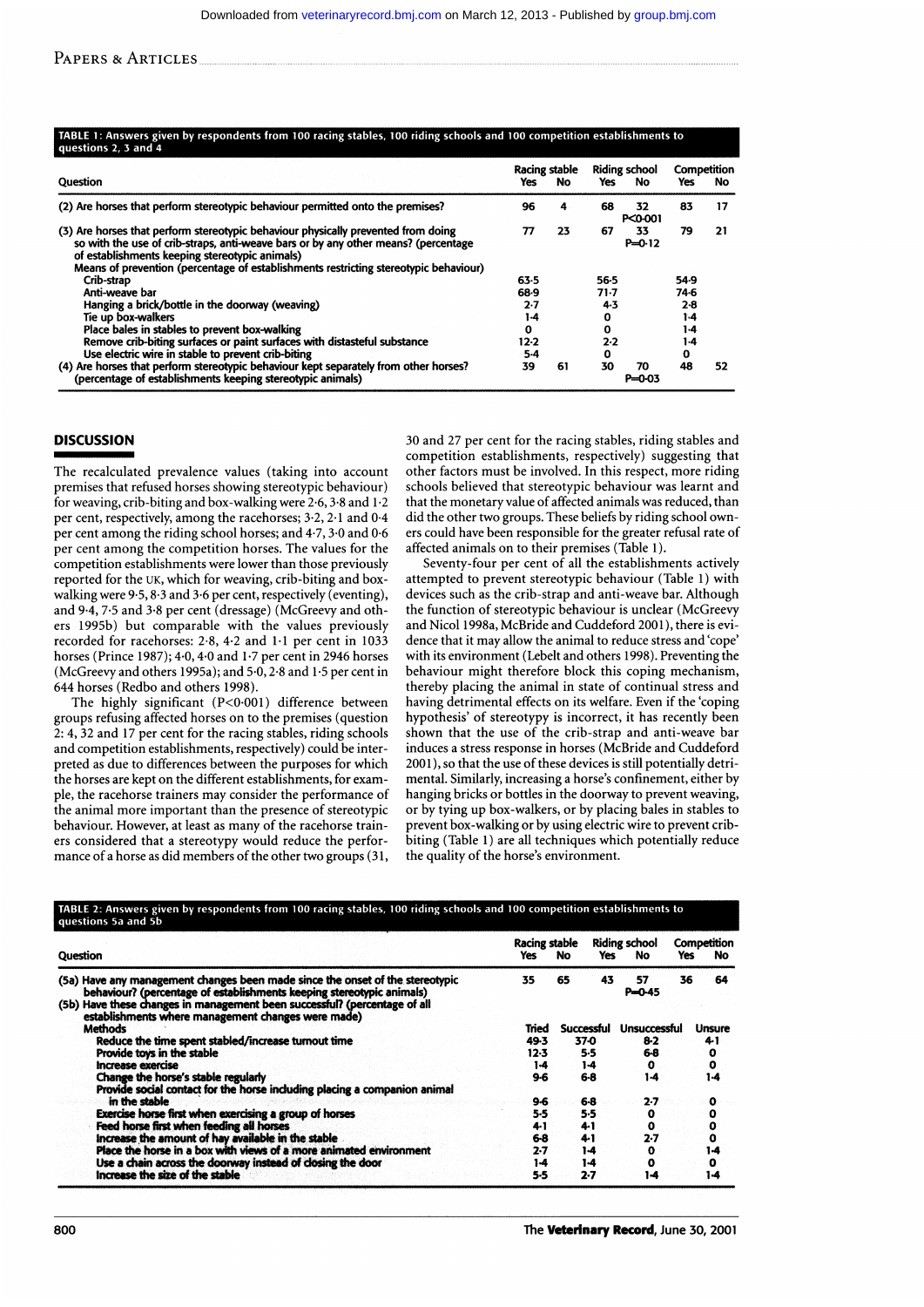| . .<br>. .<br>. .<br>questions 6 and 7                                        |    |    |                                       |     |                      |                                       |    |    |                              |
|-------------------------------------------------------------------------------|----|----|---------------------------------------|-----|----------------------|---------------------------------------|----|----|------------------------------|
| Question                                                                      |    |    | <b>Racing stable</b><br>Yes No Unsure |     |                      | <b>Riding school</b><br>Yes No Unsure |    |    | Competition<br>Yes No Unsure |
| (6) Do you believe that stereotypic behaviour is learnt from other<br>horses? | 48 | 32 | 20                                    |     | 52 39<br>$P = 0.002$ | 9                                     | 37 | 31 | 32                           |
| (7) Do you believe that stereotypic behaviour is inherited?                   | 29 | 45 | 26                                    | 23. | - 56<br>$P = 0.415$  | 21                                    | 23 | 47 | 30                           |
| Other reasons given for the development of stereotypic behaviour              |    |    |                                       |     |                      |                                       |    |    |                              |
| <b>Boredom</b>                                                                |    |    | 20-0                                  |     |                      | 28-6                                  |    |    | 25.5                         |
| Mismanagement/confinement                                                     |    |    | o                                     |     |                      | 5-4                                   |    |    | 14.9                         |
| <b>Stress</b>                                                                 |    |    | 4.4                                   |     |                      | 8.9                                   |    |    | 6.4                          |
| <b>Habit</b>                                                                  |    |    | $6 - 7$                               |     |                      | $\mathbf{o}$                          |    |    | 2-1                          |
| Temperament/nervous disposition                                               |    |    | 15-5                                  |     |                      | 23.2                                  |    |    | 14.9                         |
| Foals copy dam                                                                |    |    | 13.3                                  |     |                      | 0                                     |    |    | 4.3                          |

TARLE 3: Answers given by respondents from 100 racing stables 100 riding schools and 100 competition establishments to

The number of establishments that separated the affected horses from other horses is of similar concern (question 4) because social isolation has also been reported to induce a stress response in horses (Alexander and others 1988, Bagshaw and others 1994). Given that stress is one putative causal factor for the induction of stereotypic behaviour (Ladewig and others 1993), such management practices would serve only to reinforce the behaviour.

Question 5 considered the management changes introduced to remove the potential causes of stereotypic behaviour and the perception of the horse owner on how these changes affected the stereotypy. The most frequent change in management was increased turnout time (49.3 per cent), which was reported to have a high success rate (75 per cent). Increasing turnout time increases a horse's contact with other horses, the time it spends eating and potentially provides it with a more stimulating environment, factors that have previously been correlated with a low incidence of stereotypies (McGreevy and others 1995a, Redbo and others 1998) and shown to reduce weaving significantly (Cooper and others 2000). The high success rate reported for providing toys in the stable (45 per cent), increasing exercise (100 per cent), changing the horse's stable (71 per cent), increasing the amount of hay available in the stable (60 per cent) and providing social contact for the horse, including placing a companion animal in the stable (71 per cent), can also be explained in these terms. Exercising or feeding an affected animal first when exercising or feeding a group of horses was also reported to

be a successful way to reduce stereotypic behaviour. These findings support the idea that stereotypies result from the frustration of highly motivated behaviours (Rushen and others 1993), for example, when exercise or food are anticipated by environmental cues in advance of the events themselves. Removing the anticipation and frustration by exercising and feeding the animal first may thus reduce the stereotypic behaviour.

Forty-eight, 52 and 37 per cent of the owners of racing stables, riding schools and competition establishments, respectively, believed that stereotypic behaviour was learnt from other horses, whereas only 29, 23 and 23 per cent believed it to be inherited (Table 3). Although there is evidence that genotypic predisposition is a major factor in the development of stereotypies (Cabib and others 1998), the long gestation period and the expense of horse breeding limit the chance of horse owners becoming aware of any genetic effect. More of the racing establishments considered stereotypies to be genotype-dependent than the other two groups (29 v 23 and 23 per cent, respectively), possibly because they may be involved in more extensive breeding programmes over several generations. This difference may also explain why more of the racing stables than the other two groups reported seeing dams and foals performing stereotypic behaviour together (13.3 v 0 and 4.3 per cent, respectively).

Nearly one-third of all the establishments believed that stereotypic behaviour reduced the performance of the animal (31, 30 and 27 per cent of the racing stables, riding schools

| Question                                                                                                                                        |              | <b>Racing stable</b> |              |     | <b>Riding school</b> |               |    | Competition |               |  |
|-------------------------------------------------------------------------------------------------------------------------------------------------|--------------|----------------------|--------------|-----|----------------------|---------------|----|-------------|---------------|--|
|                                                                                                                                                 |              |                      | No Unsure    |     |                      | Yes No Unsure |    |             | Yes No Unsure |  |
| (8) Do you believe that stereotypic behaviour reduces the performance<br>level of the animal?                                                   |              | 64                   | 5            | 30  | 68<br>$P = 0.008$    | 2             | 27 | 58          | 15            |  |
| (9) Do you believe that stereotypic behaviour is detrimental to the<br>horse itself?                                                            |              | 48                   | $\mathbf{o}$ | 55  | - 34<br>$P = 0.01$   | 11            | 56 | 37          |               |  |
| (10) Do you believe that stereotypic behaviour reduces the value of the<br>horse and if so by approximately how much?<br>Percentage reductions† |              | 17                   | 38*          | 59. | - 21<br>P<0-001      | $20*$         | 31 | 15          | 54*           |  |
| $1 - 10$                                                                                                                                        |              |                      |              |     |                      |               |    |             |               |  |
| 11-20                                                                                                                                           |              |                      |              |     |                      |               |    |             |               |  |
| $21 - 30$<br>15                                                                                                                                 |              |                      |              |     |                      |               |    |             |               |  |
| 31-40                                                                                                                                           |              |                      |              |     |                      |               |    |             |               |  |
| 41-50                                                                                                                                           |              |                      |              |     |                      |               |    |             |               |  |
| 51-60                                                                                                                                           |              |                      |              |     |                      |               |    |             |               |  |
| 61-60                                                                                                                                           |              |                      |              |     |                      |               |    |             |               |  |
| 71-80                                                                                                                                           |              |                      |              |     |                      |               |    |             |               |  |
| 81-90                                                                                                                                           |              |                      |              |     |                      |               |    |             |               |  |
| 91-100                                                                                                                                          |              |                      |              |     |                      |               |    |             |               |  |
| <b>Mean reduction</b>                                                                                                                           | 38*†<br>45*† |                      | 35*†         |     |                      |               |    |             |               |  |

## TABLE 4: Answers given by respondents from 100 racing stables, 100 riding schools and 100 competition establishments to

\* Depends on the severity of the condition and the ability of the animal

<sup>t</sup> Numbers reflect only those individuals able to give estimates; others stated that there was a reduction but could not say by how much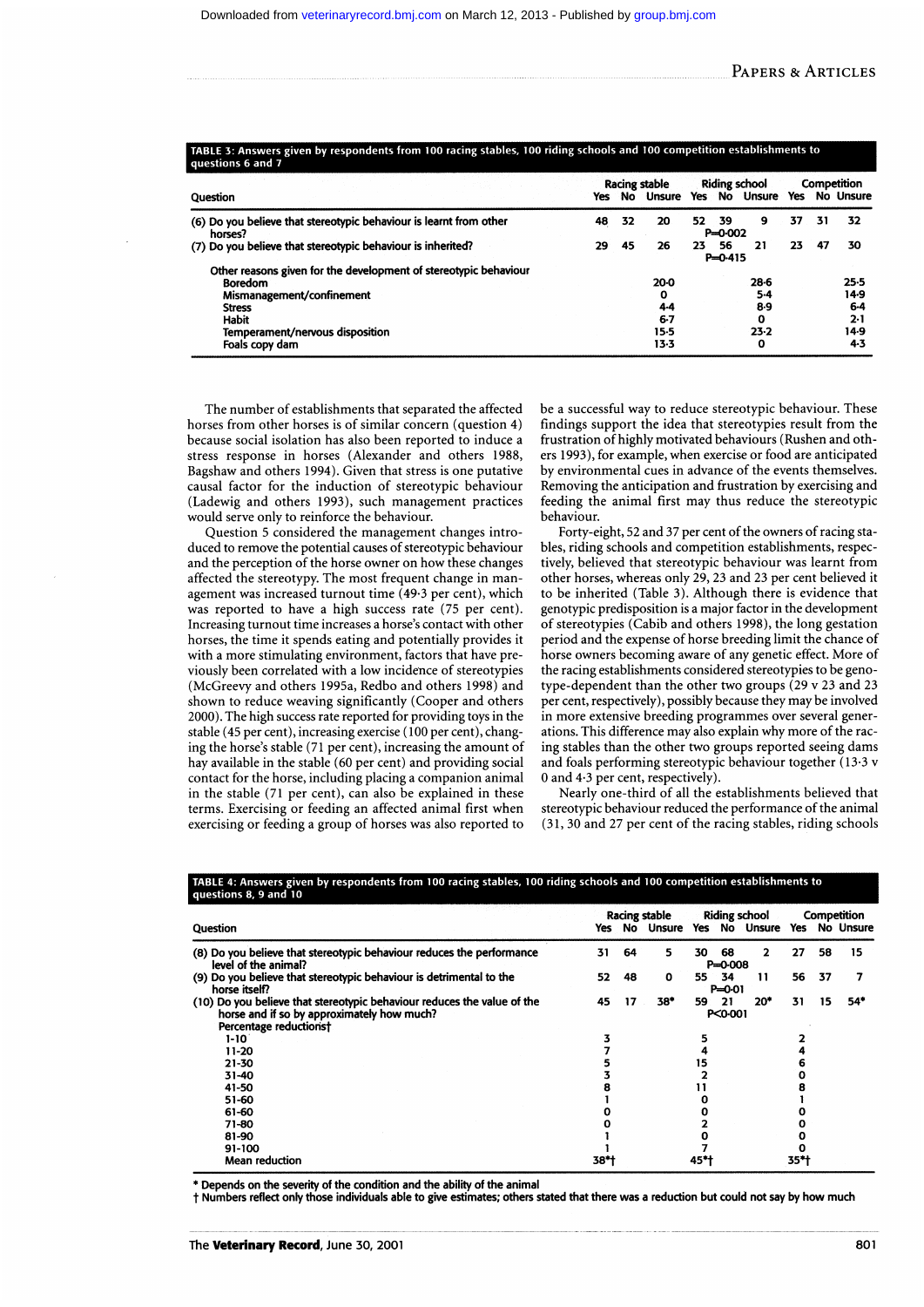## PAPERS & ARTICLES

and competition establishments, respectively) and over half considered them to be detrimental to the horse itself (52, 55 and 56 per cent of the racing stables, riding schools and competition establishments, respectively). However, the anecdotal evidence linking crib-biting with colic (Frauenfelder 1981, Sambraus 1985, Fraser and Broom 1990), has to some extent been disproved (McGreevy and others 1995c) and although crib-biting wears the incisor teeth and may lead to increased energy expenditure (McGreevy and Nicol 1998b) or loss of condition (Sambraus 1985, Dodman and others 1987), the overall clinical effects of crib-biting are often negligible. Similarly, weaving and box-walking have been reported to lead to a loss of condition (Houpt 1986, Fraser and Broom 1990) and strained ligaments (Ralston 1982), but these behaviours have relatively minor effects compared with other clinical conditions. It appears to be partly this misconception about the clinical effects of stereotypic behaviours, together with the belief that they are learnt, that leads owners to introduce management changes to try to eliminate them. In addition, 45, 59 and 31 per cent of racing stables, riding schools and competition establishments, respectively, believed that the monetary value of the animal was reduced by 35 to 45 per cent, higher percentages than believed that stereotypies reduced the animal's performance (on average 45 v 29 per cent) suggesting that other factors may influence the selling price of the animal. The discrepancy was greatest for riding schools where the stigma associated with owning a 'vice-ridden' animal is perhaps greater because these establishments are more exposed to the general public. This element of social unacceptability associated with owning an affected horse may play an important role in determining its management.

To improve the welfare of horses with stereotypic behaviour, their owners need to make management changes in response to the causal factors (McGreevy and others 1995a, Redbo and others 1998, Cooper and others 2000) rather than changes designed to prevent the overt signs of the behaviour. Further research is needed to determine the importance of learning versus inheritance in the development of stereotypic behaviour so that affected horses need no longer be banned or ostracised from racing stables, riding schools and other establishments.

### References

- ALEXANDER, S. L., IRVINE, C. H. G., LIVESEY, J. H. & DONALD, R. A. (1988) Effect of isolation stress on concentrations of arginine vasopressin, alphamelanocyte-stimulating hormone and ACTH in the pituitary venous effluent of the normal horse. Journal of Endocrinology 116,325-334
- BAGSHAW, C. S., RALSTON, S. L. & FISHER, H. (1994) Behavioral and physiological effect of orally-administered tryptophan on horses subjected to acute isolation stress. Applied Animal Behaviour Science 40, 1-12
- CABIB, S., GIARDINO, L., CALZA, L., ZANNI, M., MELE, A. & PUGLISIAL-LEGRA, S. (1998) Stress promotes major changes in dopamine receptor densities within the mesoaccumbens and nigrostriatal systems. Neuroscience 84, 193-200
- COOPER, J. J., MCDONALD, L. & MILLS, D. S. (2000) The effect of increasing visual horizons on stereotypic weaving: implications for the social housing of stabled horses. Applied Animal Behaviour Science 69,67-83
- DODMAN, N. H., SHUSTER, L., COURT, M. H. & DIXON, R. (1987) Investigation into the use of narcotic-antagonists in the treatment of a stereotypic behavior pattern (crib-biting) in the horse. American Journal of Veterinary Research 48, 31 1-319
- FRASER, A. F. & BROOM, D. M. (1990) Abnormal behaviour 1: stereotypies. In Farm Animal Behaviour and Welfare. London, Bailliere Tindall. pp 305- 317
- FRAUENFELDER, H. (1981) Treatment of crib-biting a surgical approach in the standing horse. Equine Veterinary Journal 13, 62-63
- HOUPT, K. A. (1986) Stable vices and trailer problems. Veterinary Clinics of North America: Equine Practice 2,623-644
- LADEWIG, J., DE PASSILLE, A. M. B., RUSHEN, J., TERLOUW, E. M. C. & VON BORELL, E. (1993) Stress and the physiological correlates of stereotypic behaviour. In Stereotypic Animal Behaviour: Fundamentals and Applications to Welfare. Wallingford, CAB International. pp 97-118
- LEBELT, T. D., ZANELLA, A. J. & UNSHELM, J. (1998) Physiological correlates associated with cribbing behaviour in horses: changes in thermal threshold, heart rate, plasma beta-endorphin and serotonin. Equine Veterinary Journal Supplement 27,21-27
- MCBRIDE, S. D. & CUDDEFORD, D. (2001) The putative welfare-reducing effects of preventing equine stereotypic behaviour. Animal Welfare 10, 173- 189
- MCGREEVY, P. D., CRIPPS, P. J., FRENCH, N. P., GREEN, L. E. & NICOL, C. J. (1995a) Management factors associated with stereotypic and redirected behaviour in the thoroughbred horse. Equine Veterinary Journal 27, 86-91
- MCGREEVY, P. D., FRENCH, N. P. & NICOL, C. J. (1995b) The prevalence of abnormal behaviours in dressage, eventing and endurance horses in relation to stabling. Veterinary Record 137,36-37
- MCGREEVY, P. & NICOL, C. (1998a) Physiological and behavioral consequences associated with short-term prevention of crib-biting in horses. Physiology and Behavior 65, 15-23
- MCGREEVY, P. D. & NICOL, C. (1998b) Prevention of crib-biting: <sup>a</sup> review. Equine Veterinary Journal Supplement 27, 35-38
- MCGREEVY, P. D., RICHARDSON, J. D., NICOL, C. J. & LANE, J. G. (1995c) Radiographic and endoscopic study of horses performing an oral based stereotypy. Equine Veterinary Journal 27, 92-95
- PRINCE, D. (1987) Stable vices. In Behaviour Problems in Horses. Newton Abbot, David & Charles. pp 115-122
- RALSTON, S. L. (1982) Common behavioral problems of horses. Compendium on Continuing Education for the Practicing Veterinarian 4, S152-S159
- REDBO I., REDBO-TORSTENSSON, P. ODBERG, F.O., HEDENDAHL, A. & HOLM, J. (1998) Factors affecting behavioural disturbances in race-horses. Animal Science 66, 475-481
- RUSHEN, J., LAWRENCE, A. B. & TERLOUW, E. M. C. (1993) The motivational basis of stereotypies. In Stereotypic Animal Behaviour: Fundamentals and Applications to Welfare. Wallingford, CAB International. pp 41-64
- SAMBRAUS, H. H. (1985) Mouth-based anomalous syndromes. In Ethology of Farm Animals. World Animal Science. Amsterdam, Oxford. Elsevier. pp 391-422

## $\blacksquare$  ABSTRACT

# Detection by PCR of bovine papilloma virus DNA in equine sarcoids

A POLYERMASE chain reaction (PCR) technique was applied to swabs and scrapings taken from 92 equine sarcoids and 20 non-sarcoidal lesions, to determine whether the DNA of bovine papilloma virus (BPV) could be detected. A first primer set was used to check whether DNA had been extracted, and <sup>a</sup> second primer set was specific for BPV-DNA. DNA was isolated from 88 per cent of the swabs and 93 per cent of the scrapings, and BPV-DNA was detected in 88 per cent and 91 per cent of the successful swabs and scrapings, respectively. All the control lesions were negative for BPV-DNA. The technique was significantly less sensitive than clinical diagnosis and is unsuitable for occult sarcoids. However, BPV-DNA was detected in all sarcoids with an ulcerated surface, and the technique may be useful for detecting sarcoids in wounds and for detecting their recurrence after they have been removed.

MARTENS, A., DE MOOR, A. & DUCATELLE, R. (2001) PCR detection of bovine papilloma virus DNA in superficial swabs and scrapings from equine sarcoids. Veterinary Journal 161, 280-286